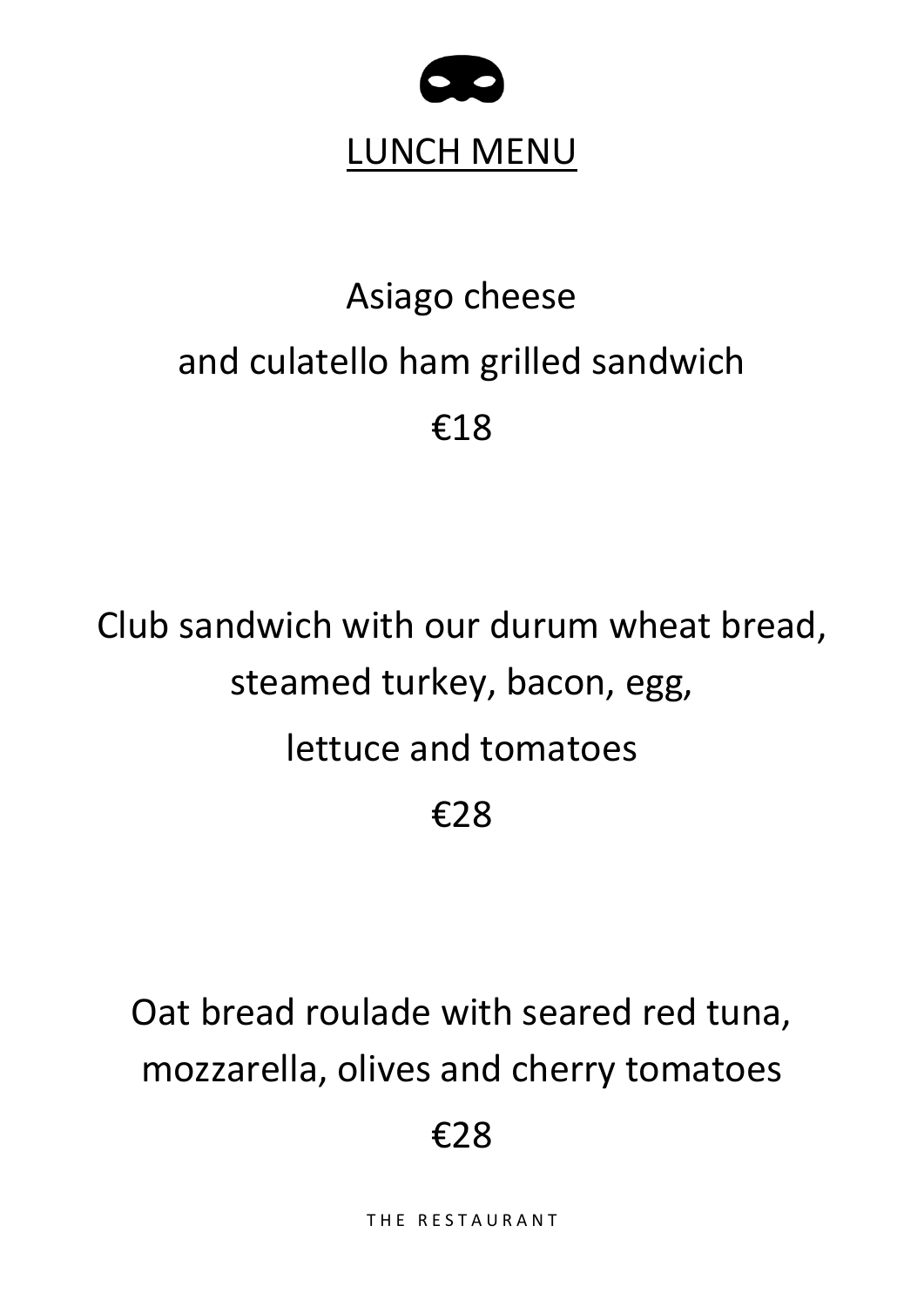

## Oat bread roulade with Parma 30-monthaged ham, mozzarella and crunchy vegetables €26

### Knife-cut beef tartare Damini selection honey mustard and thyme bread croutons €26

#### Guinea-fowl salad with sweet and sour vegetables and lemon potatoes

€22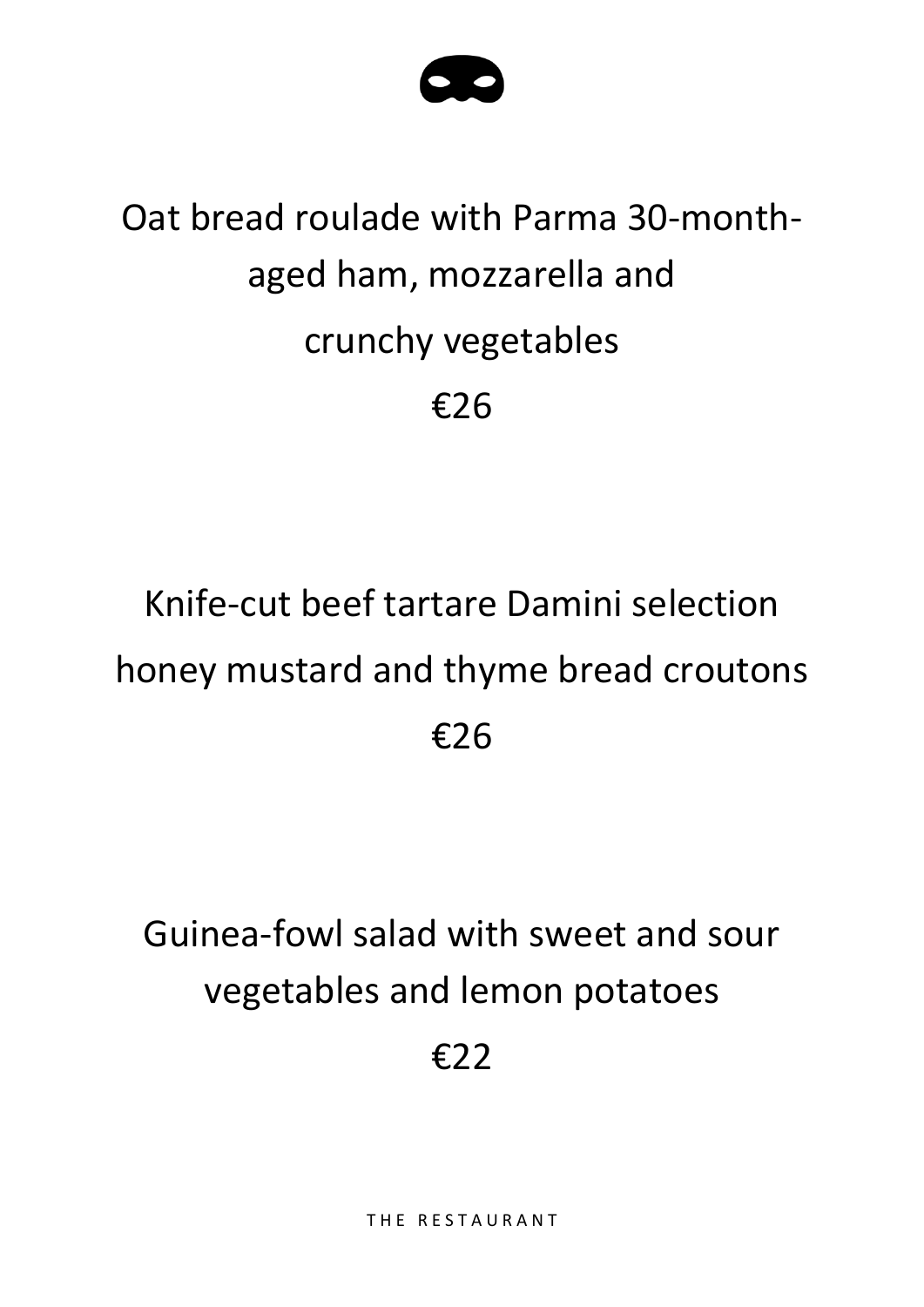#### Tomato salad, avocado and burrata €22

### Mezzi paccheri pasta with fresh tomatoes and basil €24

### Salmon steak with crunchy vegetables €32

# Sorana beef fillet cubes, potato mousse and sautéed spinach

#### €36